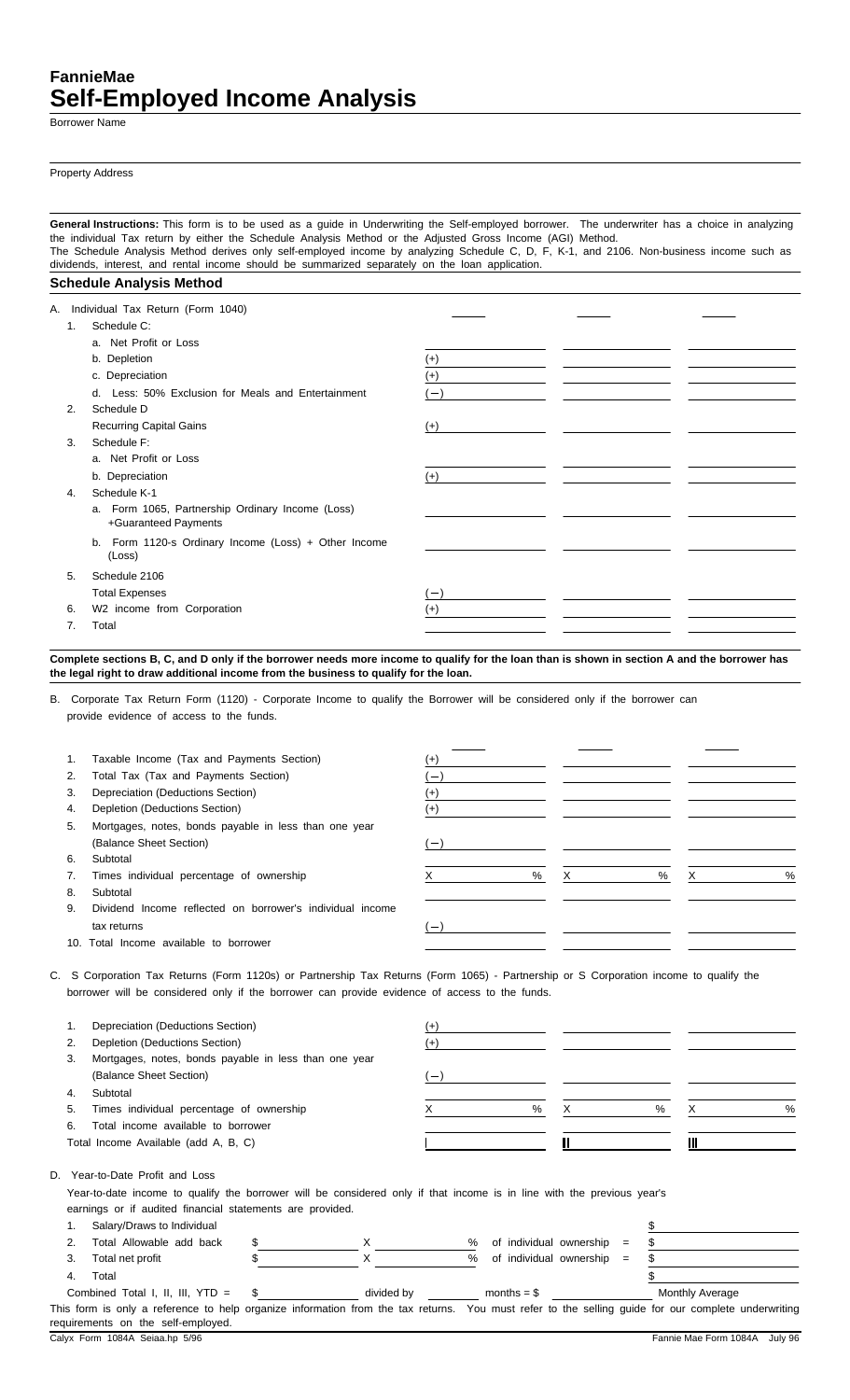## **FannieMae Self-Employed Income Analysis**

Borrower Name

Property Address

**General Instructions:**This form is to be used as a guide in Underwriting the Self-employed borrower. The underwriter has a choice in analysing the individual Tax return by either the Schedule Analysis Method or the Adjusted Gross Income (AGI) Method.

The AGI Method begins with adjusted gross income from the individual tax returns and either increases or decreases that figure after analysing specific lines and schedules of the return. This method derives total income (both business and non-business). If the borrower has passive activity unallowed losses or loss carryovers, use the Schedule Analysis Method of analysing income.

### **Adjusted Gross Income (AGI) Method**

| A. Individual Tax Return (1040)                           |       |  |
|-----------------------------------------------------------|-------|--|
| 1. Adjusted Gross Income                                  |       |  |
| Income Section:                                           |       |  |
| Wages, salary considered elsewhere<br>2.                  | $(-)$ |  |
| Taxable Interest Income<br>3.                             | $(-)$ |  |
| Tax-exempt Interest Income<br>4.                          | $(+)$ |  |
| 5. Dividend Income                                        | $(-)$ |  |
| 6. Taxable Refunds                                        | $(-)$ |  |
| 7. Alimony                                                | $(-)$ |  |
| 8. Business Income or Loss - Schedule C                   |       |  |
| a. Depletion                                              | $(+)$ |  |
| b. Depreciation                                           | $(+)$ |  |
| c. 50% Meals and Entertainment Exclusion                  | $(-)$ |  |
| 9. ( - ) Capital Gain or (+) Capital Loss - Schedule D    |       |  |
| 10. IRA Distributions (non-taxable)                       | $(+)$ |  |
| 11. Pensions and Annuities (non-taxable)                  | $(+)$ |  |
| 12. Schedule E - Depreciation                             | $(+)$ |  |
| 13. Schedule F - Depreciation                             | $(+)$ |  |
| 14. Unemployment Compensation                             | $(-)$ |  |
| 15. Social Security Benefits (non-taxable)                | $(+)$ |  |
| 16. Other                                                 |       |  |
|                                                           |       |  |
| <b>Adjustment Section:</b>                                |       |  |
|                                                           |       |  |
| 17. IRA Deduction                                         | $(+)$ |  |
| 18. One-Half of Self-Employed Tax                         | $(+)$ |  |
| 19. Self-Employed Health Insurance                        | $(+)$ |  |
| 20. Keogh Retirement Plan                                 | $(+)$ |  |
| 21. Penalty for Early Withdrawal                          | $(+)$ |  |
| 22. Alimony Paid                                          | $(+)$ |  |
| <b>Additional Schedules:</b>                              |       |  |
| 23. Form 2106 Unreimbursed Expenses(not fully deductible) | $(-)$ |  |
| 24. Form 4562 Amortization                                | $(+)$ |  |
| 25. Total                                                 |       |  |
|                                                           |       |  |